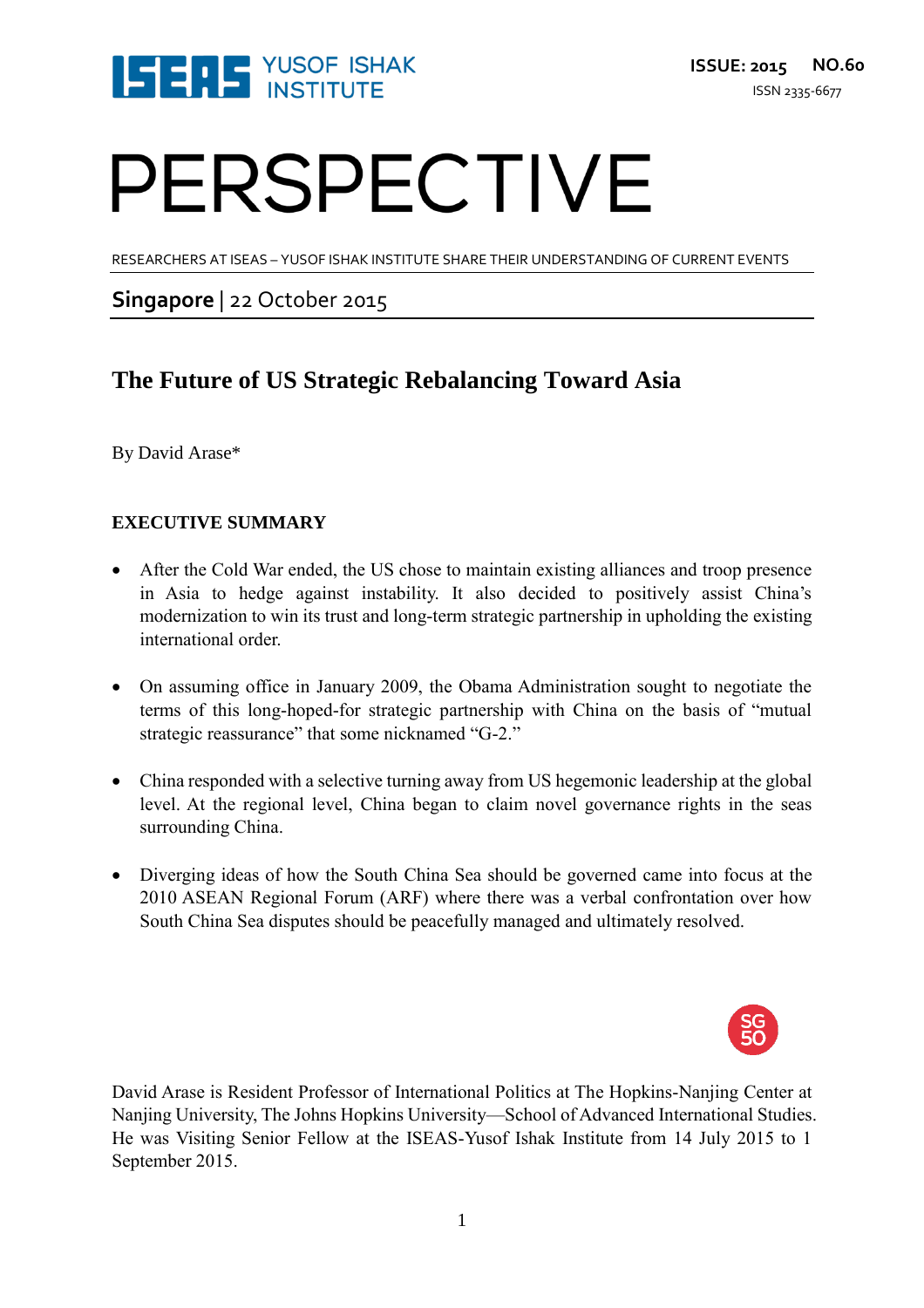# **ISERS** YUSOF ISHAK

- The US subsequently announced a "pivot" or "strategic rebalancing" toward Asia in 2011. It injected more effort into the existing two-track post-Cold War strategy to, on the one hand, hedge against instability while, on the other hand, engage China to win its support for the existing international liberal order.
- China's response to US rebalancing in early 2012 was to initiate the campaign to seize administrative control of Scarborough Shoal/Huangyandao over the resistance of the Philippines. A similar campaign began that summer to take control of the Senkaku/Diaoyu islands despite Japanese resistance.
- Xi Jinping's assumption of Party leadership in November 2012 led to increasing Chinese assertiveness. In 2013, Xi began to set out a vision of China as an independent great power with the right to negotiate new rules for engaging the world, and to have its paramount interests in Asia respected by others. China added new elements to its efforts to "regain" ownership of claimed islands and waters in the South China Sea.
- China's claimed right to stop the peaceful passage of foreign warships through its EEZ and coastal territorial waters in the South China Sea, together with the construction of a chain of artificial islands with military basing potential to enforce its claims, today threatens to deny the US Navy its right to lawfully transit and patrol sea lanes in the South China Sea.
- If the US fails to challenge China's new South China Sea regime, it gives up vitally important maritime rights and privileges; but if it challenges China, it risks armed confrontation. If China backs down it risks a loss of face; but if it enforces its claimed rights it risks the start of armed conflict.
- The unavoidable and irreconcilable conflict over freedom of navigation in the South China Sea is a litmus test of whether China's values and beliefs about regional and global governance can coexist with those of the US.
- If differences truly are unavoidable and irreconcilable, and China-US military confrontations become chronic at the beginning of the US presidential campaign season, the next US administration could give up current hopes for strategic partnership with China and replace them with determination to meet a strategic challenge mounted by China.
- In conclusion, four possible future scenarios for East Asia are outlined: 1) Southeast Asia's acknowledgement of Chinese leadership; 2) polarization of East Asia into rival camps led by China and the US respectively; 3) a breakdown of consensual rules of behaviour in the maritime domain among states; 4) Sino-US mutual accommodation.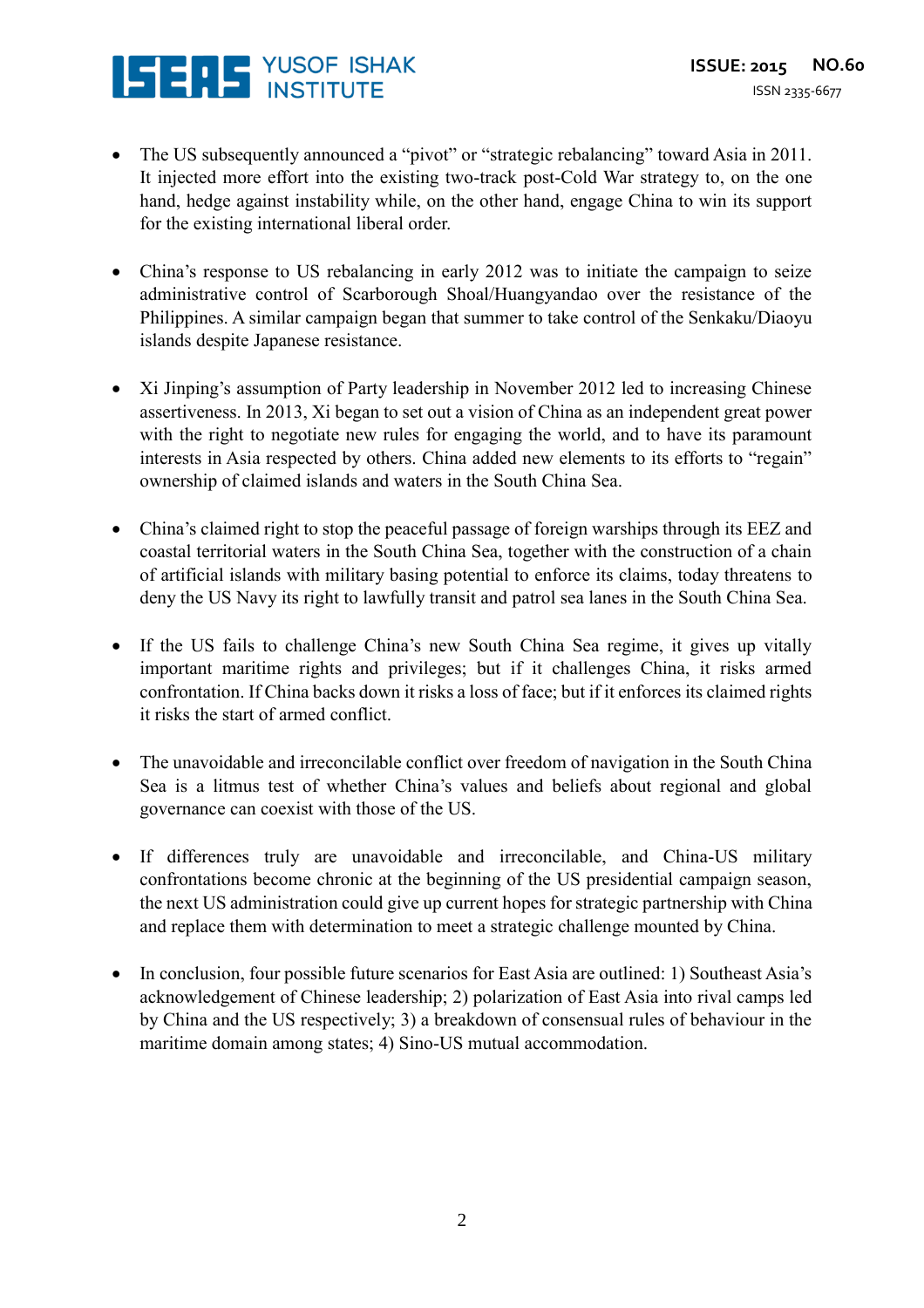

#### **INTRODUCTION**

 $\overline{\phantom{a}}$ 

The US strategic rebalancing has a "China engagement" emphasis with a lesser "China hedging" element. US engagement seeks to stabilize the liberal international order on the basis of a great power partnership—what some may call a "G-2"—with a rising China. Meanwhile, the US maintains hedging diplomacy (e.g., keeps existing alliances alive) to guard against the risk that China will reject US overtures and challenge fundamental US interests. The US has optimistically discounted this risk and has maintained an emphasis on engagement.

However, since Xi Jinping took leadership in November 2012 and consolidated his power in 2013, China-US strategic divergence that began in 2009 has deepened in existing areas and spread to new issue areas. This is nowhere more evident than in the South China Sea. The emerging clash of fundamental Chinese and US interests there casts a new light on both the nature of China's great power ambitions, and the relationship between the US and China.

What follows is a summary of how US strategy in the Asia-Pacific region has evolved in dialectical fashion since the end of the Cold War. It explains the origin of US strategic rebalancing to Asia, what it originally signified, why it is changing, and with what possible consequences.

#### **US POST-COLD WAR STRATEGY IN EAST ASIA**

At the end of the Cold War, the US was tempted to close down overseas military bases and reduce costly overseas security commitments. However, in East Asia it was mindful of unresolved conflicts in the Korean peninsula, the Taiwan Strait, and the South China Sea. At the same time, a modernizing China would eventually emerge as a powerful Asian power, but as yet, it remained an unknown quantity. Under Deng Xiaoping's leadership, China was "hiding its light and biding its time" (*tao guang yang hui* 韬光养晦) while catching up with the advanced Western economies. After June 4, 1989, one could still hope, but not predict, that China would join the community of democratic nations and support the liberal international order. Finally, Japan might eventually rearm and create new risks if the US distanced itself from Japan's security concerns.

By 1995 the US settled on an East Asian strategy that was articulated in the Pentagon's socalled Nye Report.<sup>1</sup> It called for maintaining alliances and Cold War levels of forward troop deployments to guarantee stability, freedom of navigation, and an ability to manage the Korea, Taiwan, South China Sea, Japan, and China risk factors.

With respect to China, the Clinton Administration decided to overlook human rights differences and welcome it into the WTO to help China's economic modernization. By doing so, Clinton hoped to win Beijing's partnership in upholding an international order that

 $1$  US Department of Defense, Office of the Assistant Secretary of Defense (International Security Affairs),

*United States Security Strategy for the East Asia-Pacific Region*, (Washington, DC: Dept. of Defense, Office of International Security Affairs, 1995).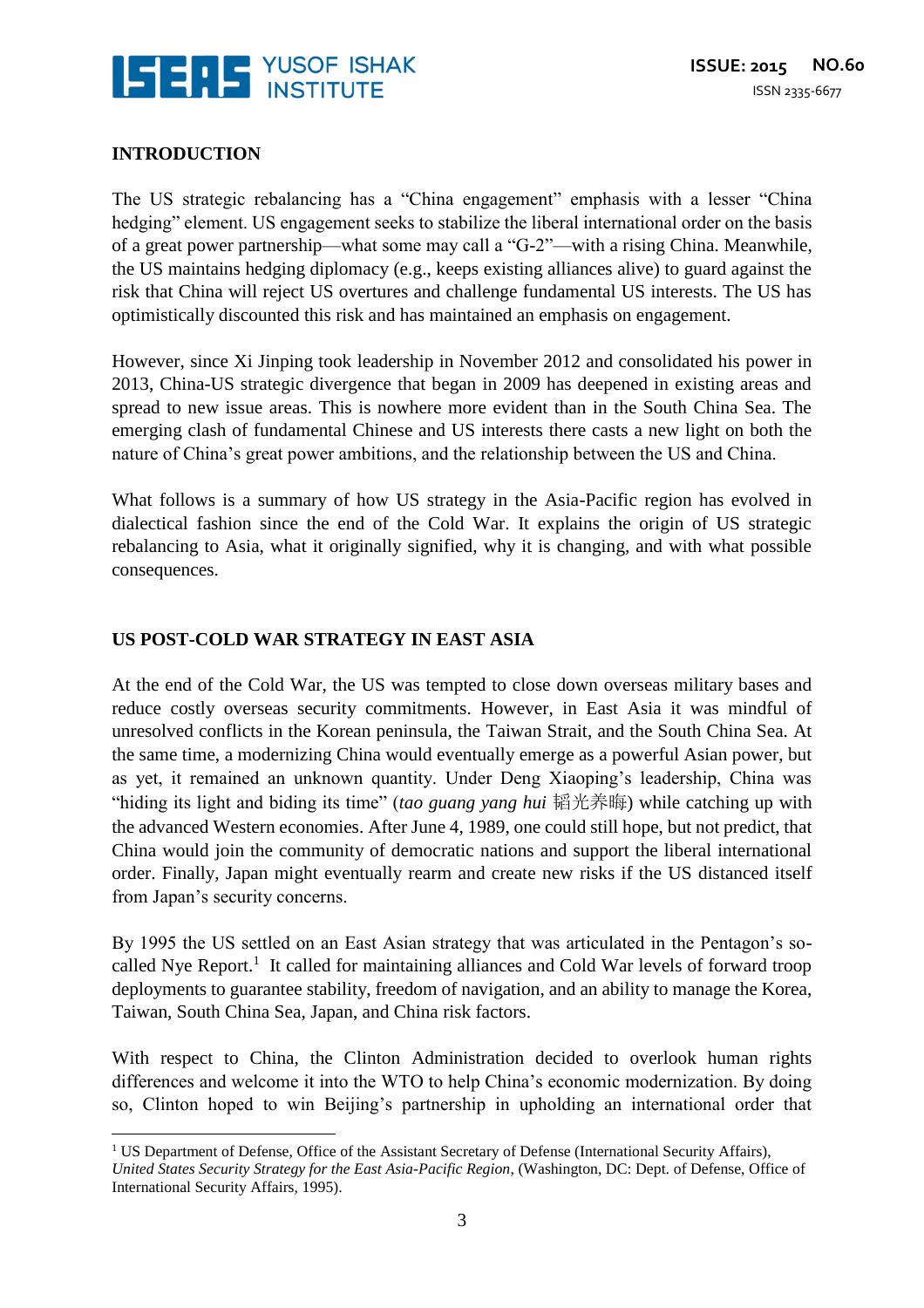

promised to be beneficial to China. After a decade of inclusion in solid benefits provided by the liberal trading system, the Bush Administration actually proposed such a strategic partnership to China when it offered it a "responsible stakeholder" role. Deputy Secretary of State Robert B. Zoellick explained that, "From China's perspective, it would seem that its national interest would be much better served by working with us to shape the future international system."<sup>2</sup>

#### **THE OBAMA ADMINISTRATION SEEKS CHINESE STRATEGIC PARTNERSHIP**

When the Obama Administration entered office in 2009, it offered China "mutual strategic reassurance"—some observers nicknamed it a G-2—to cooperatively manage the existing international order across the full spectrum of issues.<sup>3</sup>

However, the Obama initiative was made from a position of weakness. The 2008-2009 global financial crisis had hit the US, and failed wars in Afghanistan and Iraq appeared to put the US on a swift downward trajectory. In contrast, China's still rising GDP surpassed Japan's in 2010, and forecasts showed that Chinese GDP in purchasing power terms would soon surpass the US (the threshold was crossed in 2014 according to the IMF).<sup>4</sup> Thus, 2009 was an opportune moment for China to begin to think and act like an independent great power for the first time since the Opium War.

China signaled a selective turning away from US global leadership at the 2009 Copenhagen climate change summit when it rejected a US call for shared commitments and called a meeting of non-Western leaders to counter the US agenda.<sup>5</sup> High Chinese officials also openly called for a new global currency regime to replace the US dollar-centred system.<sup>6</sup>

At the regional level, China expressed new great power ambitions by asserting territorial claims in surrounding seas—the Yellow, East China, and South China seas. It revived dormant territorial claims that had been shelved by Deng Xiaoping when China was "hiding its light and biding its time." China began to unilaterally send fishing vessels and coast guard elements backed by growing naval power to occupy land features and to control surrounding waters that were being normally occupied and used by China's neighbours.

China advanced its claims in other areas that clashed with international legal norms. Its imprecisely drawn 9-dash line claim in the South China Sea was neither specified nor justified

 $\overline{a}$ 

<sup>2</sup> Robert B. Zoellick, Deputy Secretary of State, *Whither China: From Membership to Responsibility? Remarks to the National Committee on U.S.-China Relations*, 21 September 2005. [http://2001-](http://2001-2009.state.gov/s/d/former/zoellick/rem/53682.htm) [2009.state.gov/s/d/former/zoellick/rem/53682.htm](http://2001-2009.state.gov/s/d/former/zoellick/rem/53682.htm)

<sup>3</sup> James B. Steinberg, Deputy Secretary of State, *Administration's Vision of the US-China Relationship, Keynote Address at the Center for a New American Security*. Washington, DC, September 24, 2009. <http://www.state.gov/s/d/former/steinberg/remarks/2009/169332.htm>

<sup>4</sup> "Is China's economy really the largest in the world?" *BBC News*, 16 December 2014. <http://www.bbc.com/news/magazine-30483762>

<sup>5</sup> "Low targets, goals dropped: Copenhagen ends in failure," *The Guardian*, 18 December 2009. <http://www.theguardian.com/environment/2009/dec/18/copenhagen-deal>

<sup>6</sup> "Chinese officials call for end to dollar's global dominance," *The Telegraph*, 6 July 2009.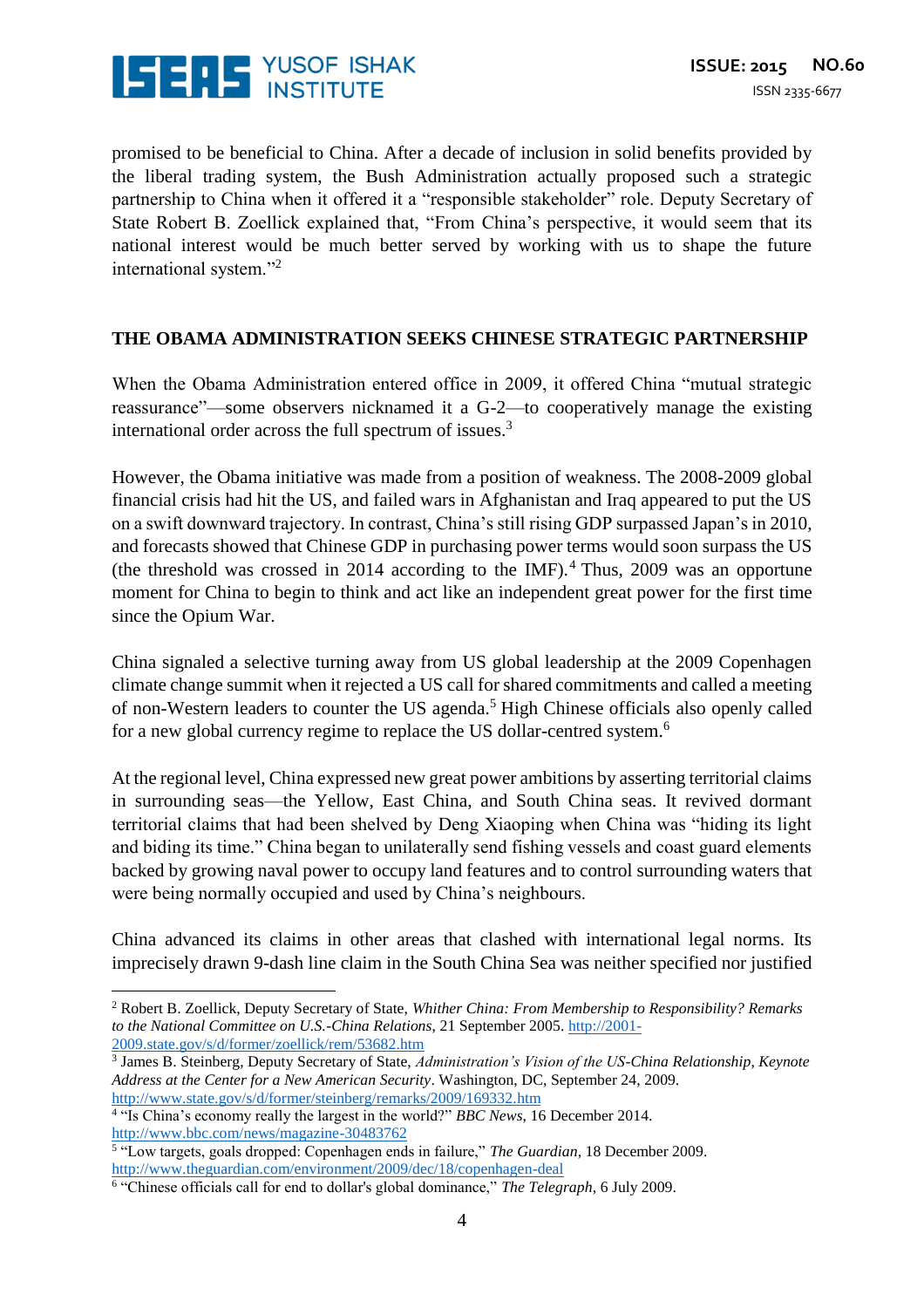

using UNCLOS principles and procedures. Within the line, China claimed a "historical right" of ownership that took precedence over the legal and historical claims of other coastal states. China rejected the use of impartial international adjudication mechanisms designed to settle such international disputes. And it asserted a right to regulate foreign militaries operating in China's claimed EEZ, even though UNCLOS states that the EEZ remains the high seas for purposes other than economic development.<sup>7</sup>

Finally, China's new assertiveness expressed itself in the rapid development of "area access/area denial" military capabilities designed to neutralize naval forces operating inside the first and second island chains. This critically changed the balance of power between China and neighbouring maritime states, and challenged the US Navy's ability to guarantee open sealanes and the security of US friends and allies in East Asia.

#### **THE OBAMA ADMINISTRATION PIVOTS TO EAST ASIA**

The July 2010 ARF meeting became a key turning point for US perceptions and policy in the region. Secretary of State Hillary Clinton indicated that the US had no territorial ambitions, and took no side in the disputes over island ownership in the SCS. But she indicated that the US had a "national interest" in maintaining peace and stability, respect for international legal norms, and freedom of navigation (FON) in the SCS. She also offered to mediate territorial disputes among rival claimants. The US interest here was self-evident. The importance of Indo-Pacific growth after the global financial crisis became huge and would continue rising for at least another generation. This made US economic and strategic presence in the Indo-Pacific region, which the South China Sea conjoins, indispensible to fundamental US interests. Chinese officials reacted with outrage at a perceived US failure to respect China's interests.<sup>8</sup> Thus, it became clear that the US needed to pay more attention to the region.

The Obama Administration announced a "pivot" or "rebalancing" of strategic focus in late 2011. It had six elements: 1) engage Asia in more active diplomacy; 2) engage Asia's rising powers, including China, India, and Indonesia; 3) strengthen military deterrence and seek new security cooperation partners; 4) attract Asian countries to join the TPP; 5) support regional multilateral forums; 6) promote democracy and human rights. The 2012 Defense Strategic Guidance mandated the rebalancing of US force deployment to assure a continued ability to access the region.

Strategic rebalancing promised more of the post-Cold War two-track approach, i.e., more engagement and more strategic hedging. And the US still optimistically hoped that mutual strategic reassurance and cooperation in global governance issues could win China's strategic trust and partnership.

 $\overline{a}$ 

<sup>7</sup> Carlyle A. Thayer, *China's New Wave of Aggressive Assertiveness in the South China Sea*, (Washington, DC: CSIS, 30 June 2011).<https://csis.org/publication/chinas-new-wave-aggressive-assertiveness-south-china-sea> 8 "Offering to Aid Talks, U.S. Challenges China on Disputed Islands." *The New York Times*, 23 July 2010. <http://www.nytimes.com/2010/07/24/world/asia/24diplo.html>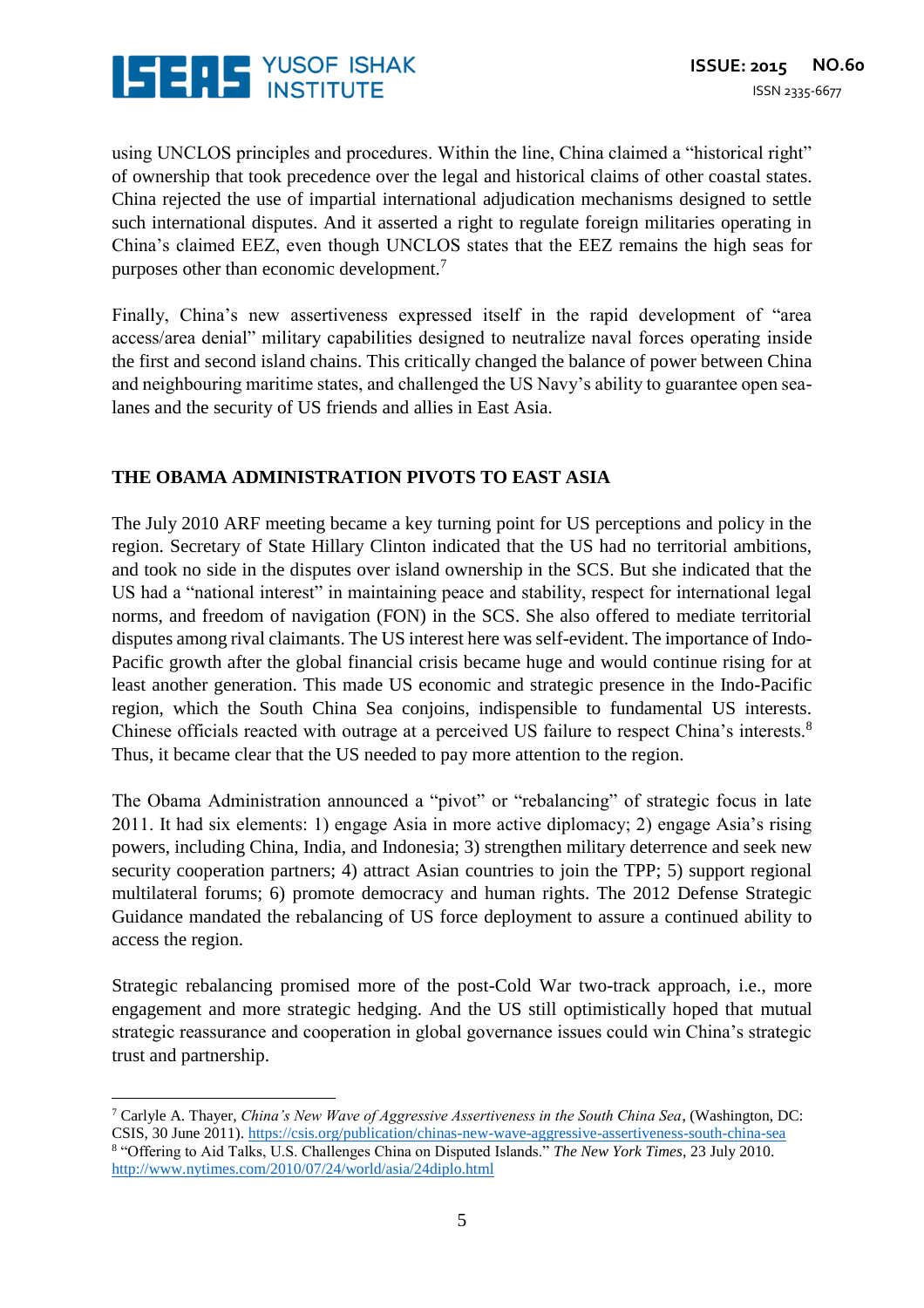

China viewed US strategic rebalancing as an effort to "contain" China's rise to Asian preeminence. It responded in early 2012 with a lengthy maritime campaign to take control of Scarborough Shoal/Huangyandao in spite of Philippine resistance. After succeeding in this effort, China initiated a similar campaign against Japan to gain control of the Senkaku/Diaoyu islets in the East China Sea from August 2012. The crisis peaked in September 2012 just as Defense Secretary Leon Panetta arrived in Beijing with a message of strategic assurance. Then, in November, Xi Jinping took over as leader of the Communist Party of China. The US waited to see whether the new leader would continue China's assertiveness.

#### **CHINA UNDER XI JINPING**

Xi Jinping began his term in office by recalling China's century of humiliation and promising a "great rejuvenation of the Chinese nation" (中华民族伟大复兴). He offered a Chinese Dream that promised more material abundance, national pride, and international respect and deference. In foreign affairs, Xi prioritized military power and put the world on notice that, although China wanted peaceful development, it would adhere to a "principled bottom line" that would never sacrifice core interests (governance by the Communist Party; sovereignty and territorial integrity; and continuing development) for the sake of peace. In domestic affairs, he combated structural corruption inside the Party; tightened Party control over political discourse, information, and organizations; and concentrated power and decision-making in his own hands. He has achieved such personal popularity and power that he could set China's course to last well beyond the years of his official tenure in office.

Xi held an informal summit with Obama in June 2013 at Sunnylands, California and called for "a new type of great power relationship" (新兴大国关系). In return for giving China space to shape Asia according to its interests, China would respect the primacy of US interests elsewhere, and both could maintain mutually peaceful and cooperative relations as great powers.

Then in September and October of 2013, Xi Jinping visited Central Asia and Southeast Asia to announce the One Belt-One Road (OBOR) initiative. This was an ambitious agenda of economic cooperation to build physical transportation infrastructure to link major ports and sub-regions in inland and maritime Eurasia to the growing Chinese economy. Xi also laid out a vision of a Asian community under Chinese leadership called the Community of Common Destiny (*ming yun gong tong ti* 命运共同体). China would use its diplomacy and economic resources to link the economies of China's Eurasian neighbors to China through OBOR. And in May 2014 at the summit meeting of the Conference on Interaction and Confidence-Building in Asia (CICA), Xi called for a New Asian Security Concept that excluded non-Asian powers from having a regional security role and called for the end of traditional military alliances in Asia.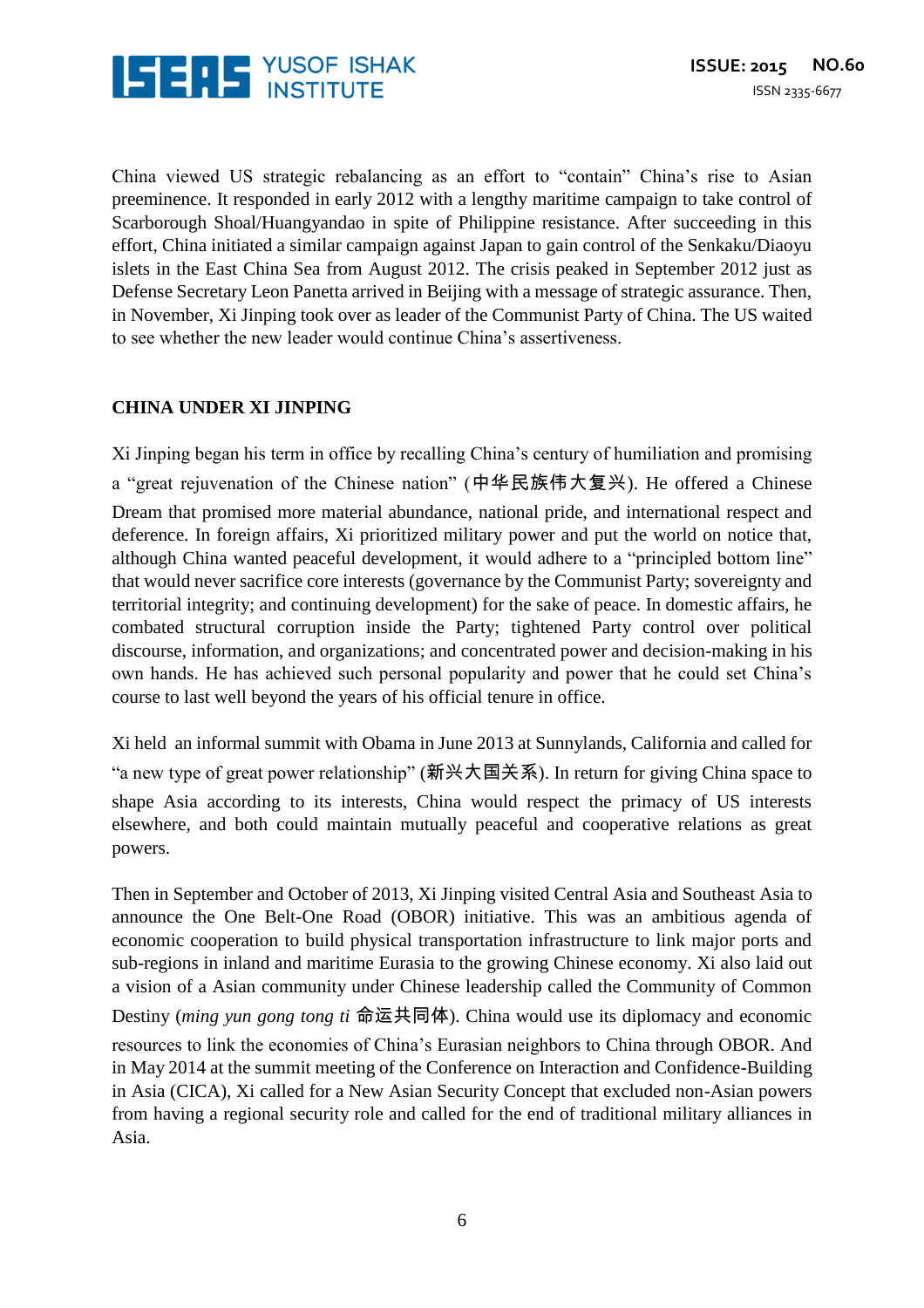

With respect to the maritime environment, China's efforts to "regain" ownership of territory inside the first island chain became more unilateral and assertive under Xi Jinping. China declared an air defense identification zone (ADIZ) over the disputed Senkaku/Diaoyu islands in the East China Sea. It rejected compulsory arbitration of a maritime delimitation dispute under UNCLOS provisions that was initiated by the Philippines. It began an unprecedented programme of artificial island construction in the South China Sea that has produced an island chain designed to permit coast guard and naval forces to enforce China's disputed maritime jurisdictional claims in the distant (i.e., distant from China) corners of the 9-dash line delimitation. And China claims a 12nm territorial zone surrounding artificial islands constructed on reefs and submerged rocks, which is explicitly not permitted under UNCLOS. It does not recognize the legal right of foreign naval vessels to freely transit its EEZ, nor does it respect the lawful right of foreign military vessels to peacefully transit the 12nm territorial zone (right of innocent passage). The resulting Chinese maritime navigational regime in the South China Sea would effectively block foreign naval vessel passage through the artificial island chain that China is building in the South China Sea.<sup>9</sup>

#### **A LITMUS TEST FOR CHINA-US RELATIONS?**

From a structural viewpoint, China's emergence as great power changes the basis of regional order in East Asia. Previously, stability in the maritime region of East Asia was based on a US-China-Japan strategic triangle in which the US was the only great power. As lesser powers, China and Japan did not challenge a US-led regional order. Now, however, China is claiming great power status with paramount regional interests. This means that the regional maritime order now rests on a triangle of two great powers and one lesser power. If the fundamental interests of the two powers diverge, the current basis of regional order would be threatened.

Under Xi Jinping, China's relations with the US have grown more troubled in a growing number of areas. These include sanctions against Russia over the Ukraine conflict, cyberenabled theft of commercial secrets of US firms, the development of anti-satellite weapons, increasingly discriminatory treatment of US firms in China in sectors where Chinese industrial policy wishes to develop "national champions", the continuing opaqueness of PLA strategic plans and intentions, treatment of US journalists and NGOs working in China, human rights practices, and Chinese leadership initiatives that undermine international trade, monetary, and finance regimes established by the US.

But among these areas of bilateral friction, the South China Sea dispute is especially revealing. It directly tests whether China wants to compromise to achieve a cooperative strategic partnership with the US and neighbouring countries in accordance with existing international norms or alternatively, whether it wants to use its superior power to govern according to the "might makes right" principle. The lesson derived from this dispute can provide a basis for

 $\overline{\phantom{a}}$ 9 "Chinese diplomat outlines limits to freedom of navigation," *The Associated Press*, 12 August 2015. [http://bigstory.ap.org/article/37dbcca730424f3c803ce38555c817ba/chinese-diplomat-outlines-limits-freedom](http://bigstory.ap.org/article/37dbcca730424f3c803ce38555c817ba/chinese-diplomat-outlines-limits-freedom-navigation)[navigation](http://bigstory.ap.org/article/37dbcca730424f3c803ce38555c817ba/chinese-diplomat-outlines-limits-freedom-navigation)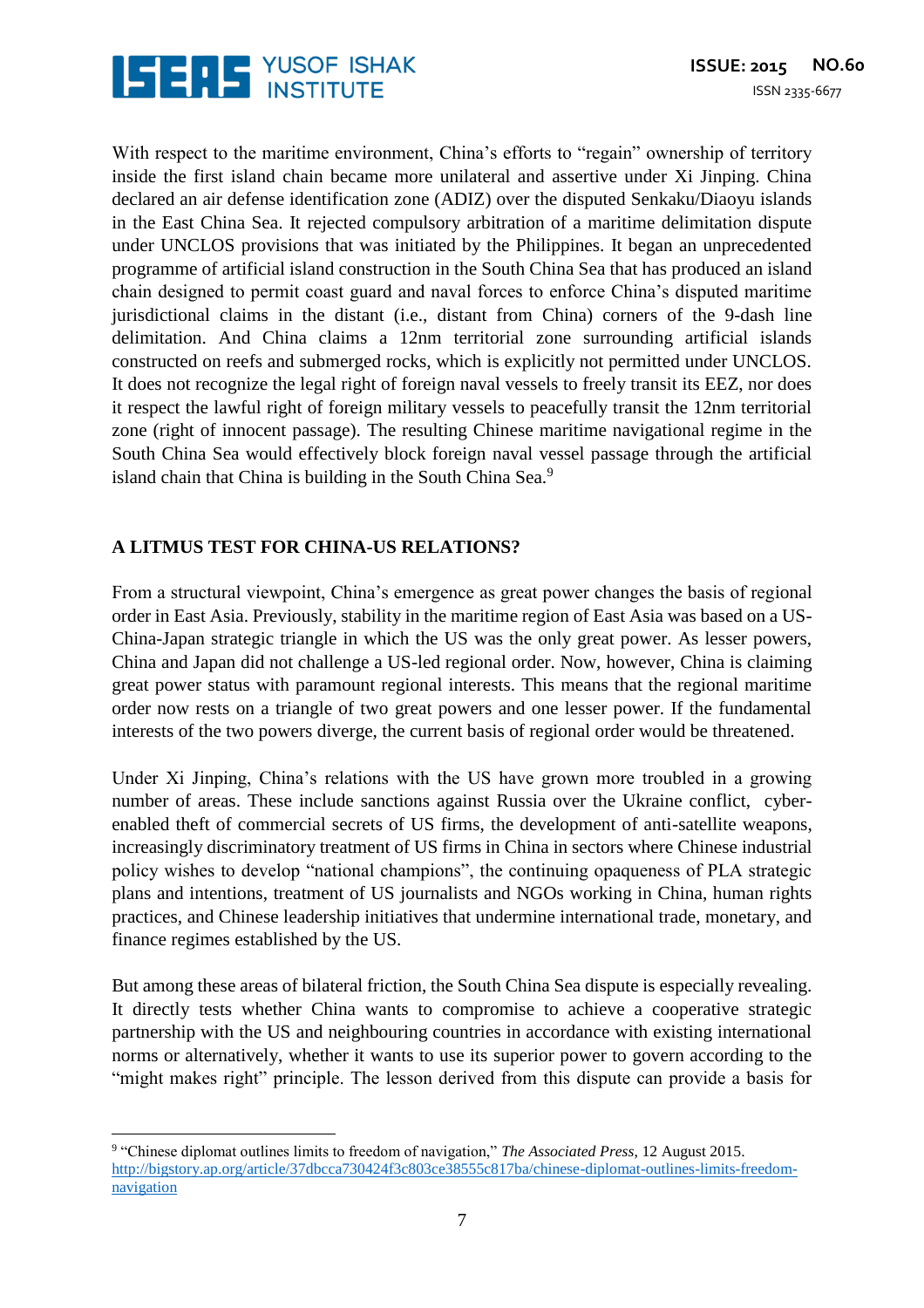

interpreting the meaning of less critical and more ambiguous conflicts between the US and China.

The US must now decide whether or not to test and clarify China's intentions by running naval patrols through the South China Sea to assert freedom of navigation (FON) rights. The critical and contradictory nature of competing claims and interests mean that neither China nor the US can find a win-win solution in this situation.

If the US runs FON patrols, China might resort to force to enforce the rights it claims. But if the US does not run FON patrols, it tacitly consents to a Chinese maritime governance regime that not only nullifies a freedom of navigation principle that dates back to the birth of modern international law in the  $17<sup>th</sup>$  century, but also prevents the US from protecting its global commerce and the security of allies.

If China does not challenge US FON patrols, Beijing will lose face and domestic political consequences for Xi Jinping will be considerable. But if China responds with force, it could face dire consequences—escalating conflict and an end to regional stability upon which its continued development and stability depend. This is a classic double bind, or lose-lose situation, produced by an unavoidable clash of irreconcilable objectives.

It would appear that confrontations of the sort that we saw in the 2001 EP3, 2009 USNS Impeccable, and 2013 USS Cowpens incidents in the South China Sea could become more frequent, especially if China takes another step by asserting a new South China Sea air defense zone after landing strips on China's new artificial islands become operational.

As the 2016 US presidential election campaign gets under way, escalating Chinese assertiveness could be used to argue that the engagement strategy towards China has failed, and the next president will be pressured to treat China as a strategic rival. This scenario could lead opinion in the US toward the conclusion that engagement to win China's trust and friendship has failed, and that the two sides are fated to strategic rivalry.

#### **FOUR POSSIBLE FUTURE SOUTH CHINA SEA SCENARIOS**

One possible future scenario is that Chinese demonstrations of political will and military capacity will induce ASEAN to join a China-led Community of Common Destiny. China could use its economic resources to make ASEAN members' loss of international legal rights and protections, and their acquiescence to China's South China Sea territorial demands more palatable. However, it cannot unilaterally control Southeast Asia's strategic environment, and ASEAN does not make collectively binding decisions. Vietnam, the Philippines, Indonesia, and perhaps even Malaysia, appear unwilling to give their respectively claimed South China Sea jurisdictions to China. Moreover, other stakeholders in the South China Sea conflict (such as Japan, India, the US, and Australia) have maritime rights and interests at stake that exist independently of any arrangements that ASEAN and China might agree to.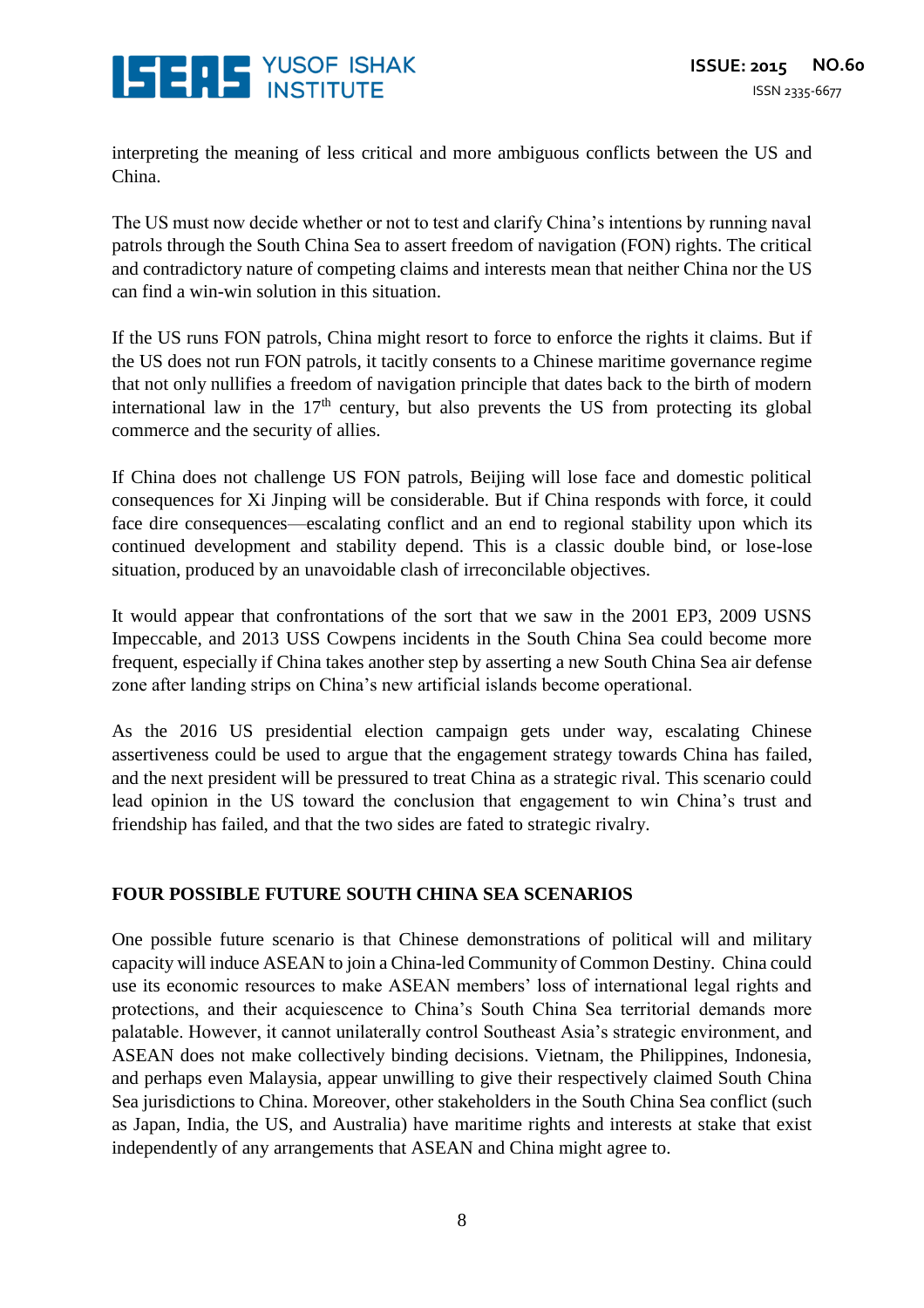## **ISERS** YUSOF ISHAK

A second scenario features China-US conflicts that polarize the Indo-Pacific into states that cooperate with the US to support the international rule of law, and states that are prepared to recognize a new regional governance regime based on China's power and interests.

A third possible scenario is a fluid and complicated strategic environment in which neither the US nor China can assure maritime stability and security. The result would be a disintegration of normative order. Some local states may actively resist China's expansive claims with the assistance of outside powers like the US, but all would pursue their national interests independently using the most expedient means. The foreseeable consequences for regional trade and economic growth strongly recommend against this scenario.

A fourth scenario is a turn towards Sino-US mutual strategic accommodation. This would be possible only if certain conditions are met:

- China gains more international status and security for its expanding global interests;
- The US secures freedom of navigation, the international rule of law, the peaceful resolution of disputes, and a continuing strategic presence in the Indo-Pacific;
- A generally accepted method to settle, or at least manage, territorial disputes must be found. Existing international legal norms and institutions could be used if all parties agreed to rely on them.

This kind of settlement would have to be acceptable to all regional states to create an inclusive cooperative security community, codified in multilateral agreements that contain legally binding arrangements. But a strategic bargain between China and the US based on China's desire for more status and influence, and the US requirement that existing legal norms remain in place would be a necessary precondition.

Arms limitation agreements, codes of conduct, and joint monitoring, patrol, and security agreements have the potential to combine into a suitable regional security regime. The status of islands can be determined under general international law provisions, and UNCLOS norms and institutions are available to define uniform maritime rights and deal with maritime jurisdictional disputes.

With the easing of security dilemmas and an acceptable common and cooperative security framework consistent with international legal norms, China would be free to pursue its Community of Common Destiny with a greater chance of success. At the same time, US interest in freedom of navigation, the international rule of law, and continuing strategic access would be satisfied.